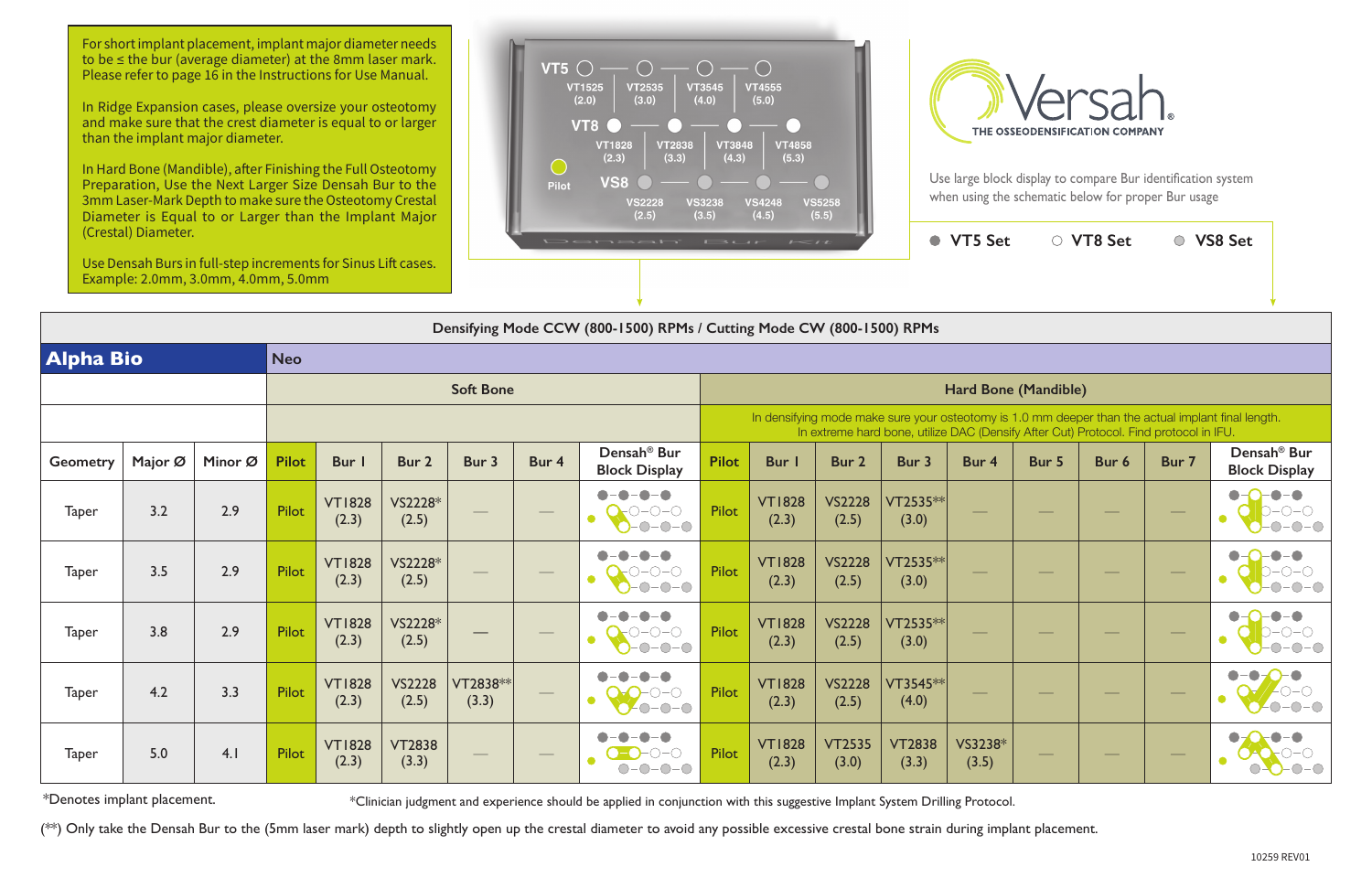Use large block display to compare Bur identification system when using the schematic below for proper Bur usage



|                  | Densifying Mode CCW (800-1500) RPMs / Cutting Mode CW (800-1500) RPMs |         |              |                        |                                          |                          |                          |                                                                      |                                                                                                                                                                                             |                        |                        |                        |                                 |                        |                          |                                                                                                                                                                                                                                                                                                                                                                                                                                                                            |                                 |                                                 |
|------------------|-----------------------------------------------------------------------|---------|--------------|------------------------|------------------------------------------|--------------------------|--------------------------|----------------------------------------------------------------------|---------------------------------------------------------------------------------------------------------------------------------------------------------------------------------------------|------------------------|------------------------|------------------------|---------------------------------|------------------------|--------------------------|----------------------------------------------------------------------------------------------------------------------------------------------------------------------------------------------------------------------------------------------------------------------------------------------------------------------------------------------------------------------------------------------------------------------------------------------------------------------------|---------------------------------|-------------------------------------------------|
| <b>Alpha Bio</b> |                                                                       |         |              |                        | <b>SPI (The Original Spiral Implant)</b> |                          |                          |                                                                      |                                                                                                                                                                                             |                        |                        |                        |                                 |                        |                          |                                                                                                                                                                                                                                                                                                                                                                                                                                                                            |                                 |                                                 |
|                  |                                                                       |         |              |                        |                                          | <b>Soft Bone</b>         |                          |                                                                      | Hard Bone (Mandible)                                                                                                                                                                        |                        |                        |                        |                                 |                        |                          |                                                                                                                                                                                                                                                                                                                                                                                                                                                                            |                                 |                                                 |
|                  |                                                                       |         |              |                        |                                          |                          |                          |                                                                      | In densifying mode make sure your osteotomy is 1.0 mm deeper than the actual implant final length.<br>In extreme hard bone, utilize DAC (Densify After Cut) Protocol. Find protocol in IFU. |                        |                        |                        |                                 |                        |                          |                                                                                                                                                                                                                                                                                                                                                                                                                                                                            |                                 |                                                 |
| <b>Geometry</b>  | Major Ø                                                               | Minor Ø | <b>Pilot</b> | Bur                    | Bur 2                                    | Bur 3                    | Bur 4                    | Densah <sup>®</sup> Bur<br><b>Block Display</b>                      | <b>Pilot</b>                                                                                                                                                                                | <b>Bur</b>             | Bur 2                  | Bur 3                  | Bur 4                           | Bur 5                  | Bur 6                    | Bur 7                                                                                                                                                                                                                                                                                                                                                                                                                                                                      | Bur 8                           | Densah <sup>®</sup> Bur<br><b>Block Display</b> |
| <b>Taper</b>     | 3.3                                                                   | 2.6     | Pilot        | <b>VT1828</b><br>(2.3) | VS2228*<br>(2.5)                         |                          | $\overline{\phantom{a}}$ | $-\bullet-\bullet$<br>$\sum_{n=0}^{\infty}$<br>$\bullet$<br>$-0-0-0$ | Pilot                                                                                                                                                                                       | <b>VT1828</b><br>(2.3) | <b>VS2228</b><br>(2.5) | $VT2535**$<br>(3.0)    | $\overline{\phantom{m}}$        | $\hspace{0.05cm}$      | $\overline{\phantom{a}}$ | $\frac{1}{2}$                                                                                                                                                                                                                                                                                                                                                                                                                                                              | $\hspace{0.1mm}-\hspace{0.1mm}$ | $-0-0-0$                                        |
| <b>Taper</b>     | 3.8                                                                   | 2.9     | Pilot        | <b>VT1828</b><br>(2.3) | <b>VS2228</b><br>(2.5)                   | VT2838 **<br>(3.3)       |                          | $\mathbf{O}\text{-}\mathbf{O}\text{-}$<br>$-0-0-0$                   | Pilot                                                                                                                                                                                       | <b>VT1828</b><br>(2.3) | <b>VS2228</b><br>(2.5) | $VT3545**$<br>(4.0)    | $\hspace{0.1mm}-\hspace{0.1mm}$ | __                     |                          | $\frac{1}{2} \left( \frac{1}{2} \right) \left( \frac{1}{2} \right) \left( \frac{1}{2} \right) \left( \frac{1}{2} \right) \left( \frac{1}{2} \right) \left( \frac{1}{2} \right) \left( \frac{1}{2} \right) \left( \frac{1}{2} \right) \left( \frac{1}{2} \right) \left( \frac{1}{2} \right) \left( \frac{1}{2} \right) \left( \frac{1}{2} \right) \left( \frac{1}{2} \right) \left( \frac{1}{2} \right) \left( \frac{1}{2} \right) \left( \frac{1}{2} \right) \left( \frac$ | $\qquad \qquad - \qquad$        | $\bullet$<br>$\neg$                             |
| <b>Taper</b>     | 4.2                                                                   | 3.0     | Pilot        | <b>VT1828</b><br>(2.3) | VT2838*<br>(3.3)                         | $\overline{\phantom{m}}$ | $\hspace{0.1cm}$         | $O-O-O-O$                                                            | Pilot                                                                                                                                                                                       | <b>VT1828</b><br>(2.3) | <b>VT2535</b><br>(3.0) | <b>VT2838</b><br>(3.3) | VS3238*<br>(3.5)                | $\hspace{0.1cm}$       | __                       | $\frac{1}{2} \left( \frac{1}{2} \right) \left( \frac{1}{2} \right) \left( \frac{1}{2} \right) \left( \frac{1}{2} \right) \left( \frac{1}{2} \right) \left( \frac{1}{2} \right) \left( \frac{1}{2} \right) \left( \frac{1}{2} \right) \left( \frac{1}{2} \right) \left( \frac{1}{2} \right) \left( \frac{1}{2} \right) \left( \frac{1}{2} \right) \left( \frac{1}{2} \right) \left( \frac{1}{2} \right) \left( \frac{1}{2} \right) \left( \frac{1}{2} \right) \left( \frac$ | $\qquad \qquad - \qquad$        |                                                 |
| <b>Taper</b>     | 5.0                                                                   | 3.3     | Pilot        | <b>VT1828</b><br>(2.3) | <b>VT2838</b><br>(3.3)                   | <b>VS3238</b><br>(3.5)   |                          | $\blacksquare$<br>$-O$ - $O$<br>$\bigcirc$                           | Pilot                                                                                                                                                                                       | <b>VT1828</b><br>(2.3) | <b>VT2535</b><br>(3.0) | <b>VT2838</b><br>(3.3) | <b>VS3238</b><br>(3.5)          | VT3545**<br>(4.0)      |                          | $\overline{\phantom{a}}$                                                                                                                                                                                                                                                                                                                                                                                                                                                   |                                 | O<br>$\bigcirc - \bigcirc$                      |
| <b>Taper</b>     | 6.0                                                                   | 4.6     | Pilot        | <b>VT1828</b><br>(2.3) | <b>VT2838</b><br>(3.3)                   | <b>VT3848</b><br>(4.3)   | $VT4555*$<br>(5.0)       | $-\bullet$ -<br><b>-0-C</b><br>$\bullet$<br>$\bigcap -\bigcap$       | Pilot                                                                                                                                                                                       | <b>VT1525</b><br>(2.0) | <b>VT1828</b><br>(2.3) | <b>VT2535</b><br>(3.0) | <b>VT2838</b><br>(3.3)          | <b>VT3545</b><br>(4.0) | <b>VT3848</b><br>(4.3)   | <b>VT4555</b><br>(5.0)                                                                                                                                                                                                                                                                                                                                                                                                                                                     | VT4858 **<br>(5.3)              |                                                 |

For short implant placement, implant major diameter needs to be ≤ the bur (average diameter) at the 8mm laser mark. Please refer to page 16 in the Instructions for Use Manual.

\*Denotes implant placement. \*Clinician judgment and experience should be applied in conjunction with this suggestive Implant System Drilling Protocol.

(\*\*) Only take the Densah Bur to the (5mm laser mark) depth to slightly open up the crestal diameter to avoid any possible excessive crestal bone strain during implant placement.

In Ridge Expansion cases, please oversize your osteotomy and make sure that the crest diameter is equal to or larger than the implant major diameter.

In Hard Bone (Mandible), after Finishing the Full Osteotomy Preparation, Use the Next Larger Size Densah Bur to the 3mm Laser-Mark Depth to make sure the Osteotomy Crestal Diameter is Equal to or Larger than the Implant Major (Crestal) Diameter.

Use Densah Burs in full-step increments for Sinus Lift cases. Example: 2.0mm, 3.0mm, 4.0mm, 5.0mm



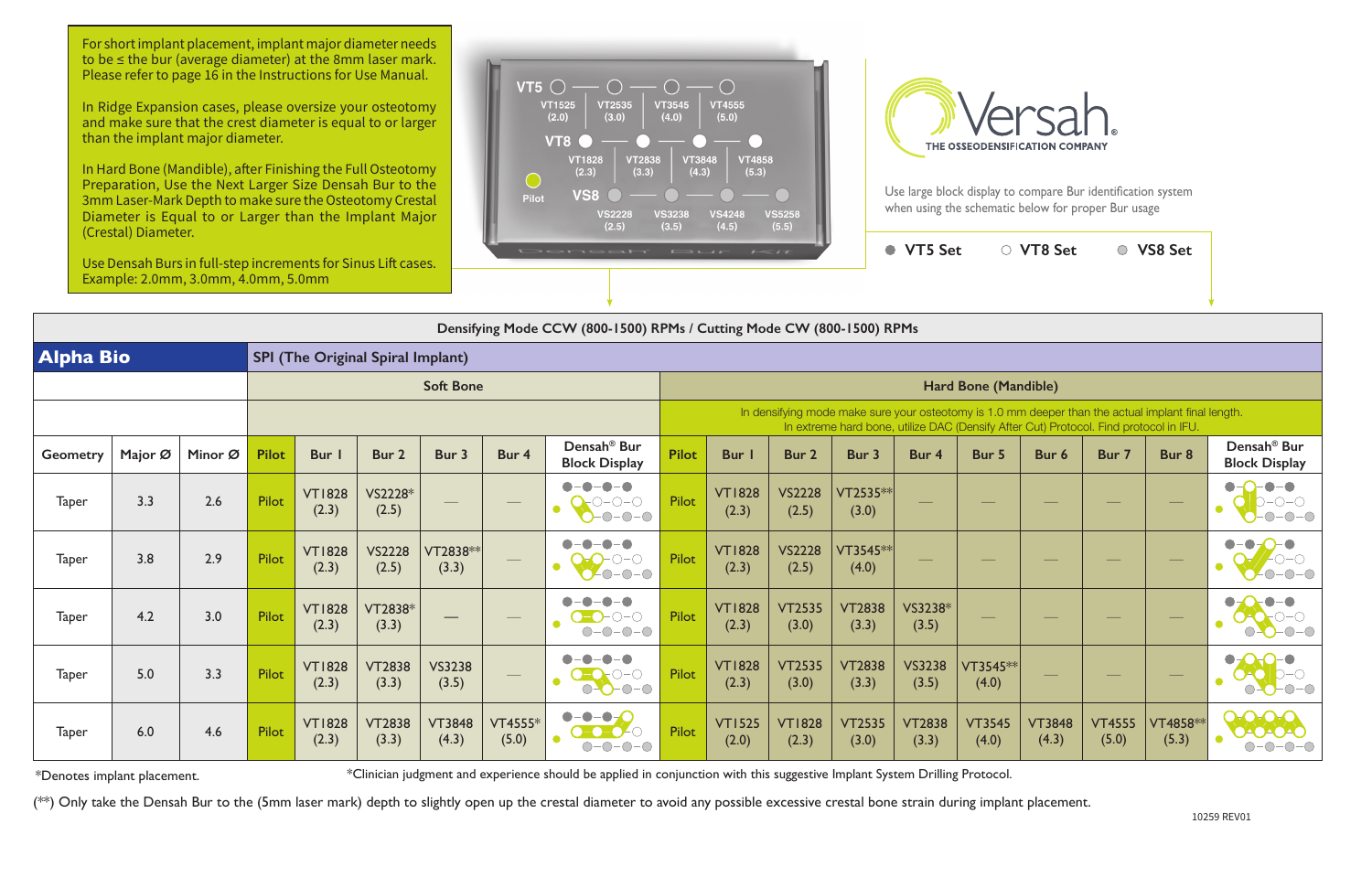



|                    | <b>VT5 Set</b>                                                                                                                                  |                        | ○ VT8 Set        |       | ○ VS8 Set                                       |  |
|--------------------|-------------------------------------------------------------------------------------------------------------------------------------------------|------------------------|------------------|-------|-------------------------------------------------|--|
| <b>RPMs</b>        |                                                                                                                                                 |                        |                  |       |                                                 |  |
|                    |                                                                                                                                                 |                        |                  |       |                                                 |  |
|                    | Hard Bone (Mandible)                                                                                                                            |                        |                  |       |                                                 |  |
|                    | re your osteotomy is 1.0 mm deeper than the actual implant final length.<br>ne, utilize DAC (Densify After Cut) Protocol. Find protocol in IFU. |                        |                  |       |                                                 |  |
| 3ur 3              | Bur 4                                                                                                                                           | Bur 5                  | Bur <sub>6</sub> | Bur 7 | Densah <sup>®</sup> Bur<br><b>Block Display</b> |  |
| $72535**$<br>(3.0) |                                                                                                                                                 |                        |                  |       |                                                 |  |
| T2535<br>(3.0)     | VT2838**<br>(3.3)                                                                                                                               |                        |                  |       |                                                 |  |
| T2838<br>(3.3)     | VS3238*<br>(3.5)                                                                                                                                |                        |                  |       |                                                 |  |
| T2535<br>(3.0)     | <b>VT2838</b><br>(3.3)                                                                                                                          | VT3545*<br>(4.0)       |                  |       |                                                 |  |
| T2838<br>(3.3)     | <b>VT3545</b><br>(4.0)                                                                                                                          | <b>VT3848</b><br>(4.3) | VS4248*<br>(4.5) |       |                                                 |  |

\*Denotes implant placement.

\*Clinician judgment and experience should be applied in conjunction with this suggestive Implant System Drilling Protocol.

(\*\*) Only take the Densah Bur to the (5mm laser mark) depth to slightly open up the crestal diameter to avoid any possible excessive crestal bone strain during implant placement.

For short implant placement, implant major diameter needs to be ≤ the bur (average diameter) at the 8mm laser mark. Please refer to page 16 in the Instructions for Use Manual.

In Ridge Expansion cases, please oversize your osteotomy and make sure that the crest diameter is equal to or larger than the implant major diameter.

In Hard Bone (Mandible), after Finishing the Full Osteotomy Preparation, Use the Next Larger Size Densah Bur to the 3mm Laser-Mark Depth to make sure the Osteotomy Crestal Diameter is Equal to or Larger than the Implant Major (Crestal) Diameter.

Use Densah Burs in full-step increments for Sinus Lift cases. Example: 2.0mm, 3.0mm, 4.0mm, 5.0mm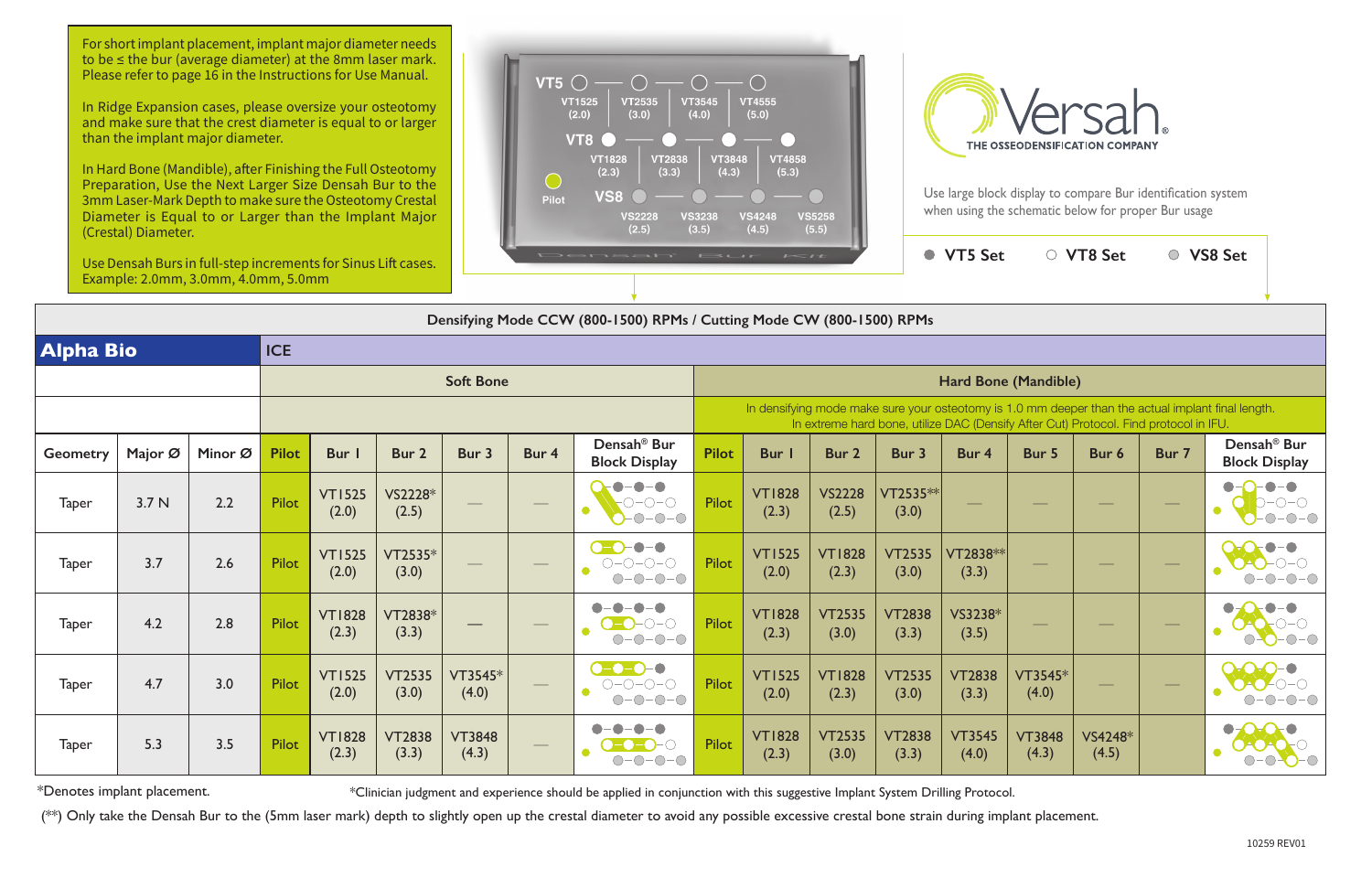| $\overline{\phantom{a}}$                                                                                                                                                                    |                        |                        | <b>VT5 Set</b>         |                        | <b>VT8 Set</b>   |       | <b>VS8 Set</b>                                  |  |  |  |  |  |  |  |
|---------------------------------------------------------------------------------------------------------------------------------------------------------------------------------------------|------------------------|------------------------|------------------------|------------------------|------------------|-------|-------------------------------------------------|--|--|--|--|--|--|--|
|                                                                                                                                                                                             |                        |                        |                        |                        |                  |       |                                                 |  |  |  |  |  |  |  |
| Mode CW (800-1500) RPMs                                                                                                                                                                     |                        |                        |                        |                        |                  |       |                                                 |  |  |  |  |  |  |  |
|                                                                                                                                                                                             |                        |                        |                        |                        |                  |       |                                                 |  |  |  |  |  |  |  |
| Hard Bone (Mandible)                                                                                                                                                                        |                        |                        |                        |                        |                  |       |                                                 |  |  |  |  |  |  |  |
| In densifying mode make sure your osteotomy is 1.0 mm deeper than the actual implant final length.<br>In extreme hard bone, utilize DAC (Densify After Cut) Protocol. Find protocol in IFU. |                        |                        |                        |                        |                  |       |                                                 |  |  |  |  |  |  |  |
| <b>Bur</b> I                                                                                                                                                                                | Bur <sub>2</sub>       | Bur 3                  | Bur 4                  | Bur 5                  | Bur 6            | Bur 7 | Densah <sup>®</sup> Bur<br><b>Block Display</b> |  |  |  |  |  |  |  |
| <b>VT1828</b><br>(2.3)                                                                                                                                                                      | <b>VS2228</b><br>(2.5) | VT2535**<br>(3.0)      |                        |                        |                  |       |                                                 |  |  |  |  |  |  |  |
| <b>VT1525</b><br>(2.0)                                                                                                                                                                      | <b>VT1828</b><br>(2.3) | <b>VT2535</b><br>(3.0) | VT2838**<br>(3.3)      |                        |                  |       |                                                 |  |  |  |  |  |  |  |
| <b>VT1828</b><br>(2.3)                                                                                                                                                                      | <b>VT2535</b><br>(3.0) | <b>VT2838</b><br>(3.3) | VS3238*<br>(3.5)       |                        |                  |       |                                                 |  |  |  |  |  |  |  |
| <b>VT1828</b><br>(2.3)                                                                                                                                                                      | <b>VT2535</b><br>(3.0) | <b>VT2838</b><br>(3.3) | <b>VT3545</b><br>(4.0) | <b>VT3848</b><br>(4.3) | VS4248*<br>(4.5) |       |                                                 |  |  |  |  |  |  |  |

|                  | Densifying Mode CCW (800-1500) RPMs / Cutting Mode CW (800-1500) RPMs |           |              |                        |                        |                  |                   |                                                                               |                                                                                                                                                                                             |                        |                        |                        |                        |                        |                  |                                             |                                                  |
|------------------|-----------------------------------------------------------------------|-----------|--------------|------------------------|------------------------|------------------|-------------------|-------------------------------------------------------------------------------|---------------------------------------------------------------------------------------------------------------------------------------------------------------------------------------------|------------------------|------------------------|------------------------|------------------------|------------------------|------------------|---------------------------------------------|--------------------------------------------------|
| <b>Alpha Bio</b> |                                                                       |           |              |                        |                        |                  |                   | Standard Implant with Parallel Walls, Dual Fit Implant                        |                                                                                                                                                                                             |                        |                        |                        |                        |                        |                  |                                             |                                                  |
|                  |                                                                       |           |              |                        |                        | <b>Soft Bone</b> |                   |                                                                               | Hard Bone (Mandible)                                                                                                                                                                        |                        |                        |                        |                        |                        |                  |                                             |                                                  |
|                  |                                                                       |           |              |                        |                        |                  |                   |                                                                               | In densifying mode make sure your osteotomy is 1.0 mm deeper than the actual implant final length.<br>In extreme hard bone, utilize DAC (Densify After Cut) Protocol. Find protocol in IFU. |                        |                        |                        |                        |                        |                  |                                             |                                                  |
| <b>Geometry</b>  | Major Ø                                                               | Minor Ø   | <b>Pilot</b> | <b>Bur</b>             | Bur 2                  | Bur 3            | Bur 4             | Densah <sup>®</sup> Bur<br><b>Block Display</b>                               | <b>Pilot</b>                                                                                                                                                                                | <b>Bur</b> I           | Bur 2                  | Bur 3                  | Bur 4                  | Bur 5                  | Bur 6            | Bur 7                                       | Densah <sup>®</sup> Bur<br><b>Block Display</b>  |
| Straight         | 3.3                                                                   | 2.6       | <b>Pilot</b> | <b>VT1828</b><br>(2.3) | VS2228*<br>(2.5)       |                  | $\qquad \qquad -$ | $\bullet$                                                                     | <b>Pilot</b>                                                                                                                                                                                | <b>VT1828</b><br>(2.3) | <b>VS2228</b><br>(2.5) | VT2535 **<br>(3.0)     |                        |                        |                  | $\hspace{1.0cm} \overbrace{\hspace{1.0cm}}$ |                                                  |
| Straight         | 3.7                                                                   | 2.8       | <b>Pilot</b> | <b>VT1525</b><br>(2.0) | VT2535*<br>(3.0)       |                  |                   | $\bullet$ – $\bullet$<br>$\bullet$ -O<br>$O-O-O-O$<br>$ \bigcirc$ $ \bigcirc$ | <b>Pilot</b>                                                                                                                                                                                | <b>VT1525</b><br>(2.0) | <b>VT1828</b><br>(2.3) | <b>VT2535</b><br>(3.0) | VT2838 **<br>(3.3)     |                        |                  |                                             |                                                  |
| Straight         | 4.2                                                                   | $3 - 3.5$ | <b>Pilot</b> | <b>VT1828</b><br>(2.3) | VT2838*<br>(3.3)       | __               |                   | $\bullet$<br>$\bigcap -\bigcap$                                               | <b>Pilot</b>                                                                                                                                                                                | <b>VT1828</b><br>(2.3) | <b>VT2535</b><br>(3.0) | <b>VT2838</b><br>(3.3) | VS3238*<br>(3.5)       |                        |                  | $\qquad \qquad - \qquad$                    | $-\bigcirc$ $-\bigcirc$<br>$\bigcirc$ $\bigcirc$ |
| Straight         | 5.0                                                                   | 4.0       | <b>Pilot</b> | <b>VT1828</b><br>(2.3) | <b>VT2838</b><br>(3.3) | VT3848*<br>(4.3) |                   |                                                                               | <b>Pilot</b>                                                                                                                                                                                | <b>VT1828</b><br>(2.3) | <b>VT2535</b><br>(3.0) | <b>VT2838</b><br>(3.3) | <b>VT3545</b><br>(4.0) | <b>VT3848</b><br>(4.3) | VS4248*<br>(4.5) |                                             |                                                  |

\*Denotes implant placement.

(\*\*) Only take the Densah Bur to the (5mm laser mark) depth to slightly open up the crestal diameter to avoid any possible excessive crestal bone strain during implant placement.

\*Clinician judgment and experience should be applied in conjunction with this suggestive Implant System Drilling Protocol.

For short implant placement, implant major diameter needs to be ≤ the bur (average diameter) at the 8mm laser mark. Please refer to page 16 in the Instructions for Use Manual.

In Ridge Expansion cases, please oversize your osteotomy and make sure that the crest diameter is equal to or larger than the implant major diameter.

In Hard Bone (Mandible), after Finishing the Full Osteotomy Preparation, Use the Next Larger Size Densah Bur to the 3mm Laser-Mark Depth to make sure the Osteotomy Crestal Diameter is Equal to or Larger than the Implant Major (Crestal) Diameter.

Use Densah Burs in full-step increments for Sinus Lift cases. Example: 2.0mm, 3.0mm, 4.0mm, 5.0mm

![](_page_3_Figure_4.jpeg)

![](_page_3_Picture_5.jpeg)

Use large block display to compare Bur identification system when using the schematic below for proper Bur usage